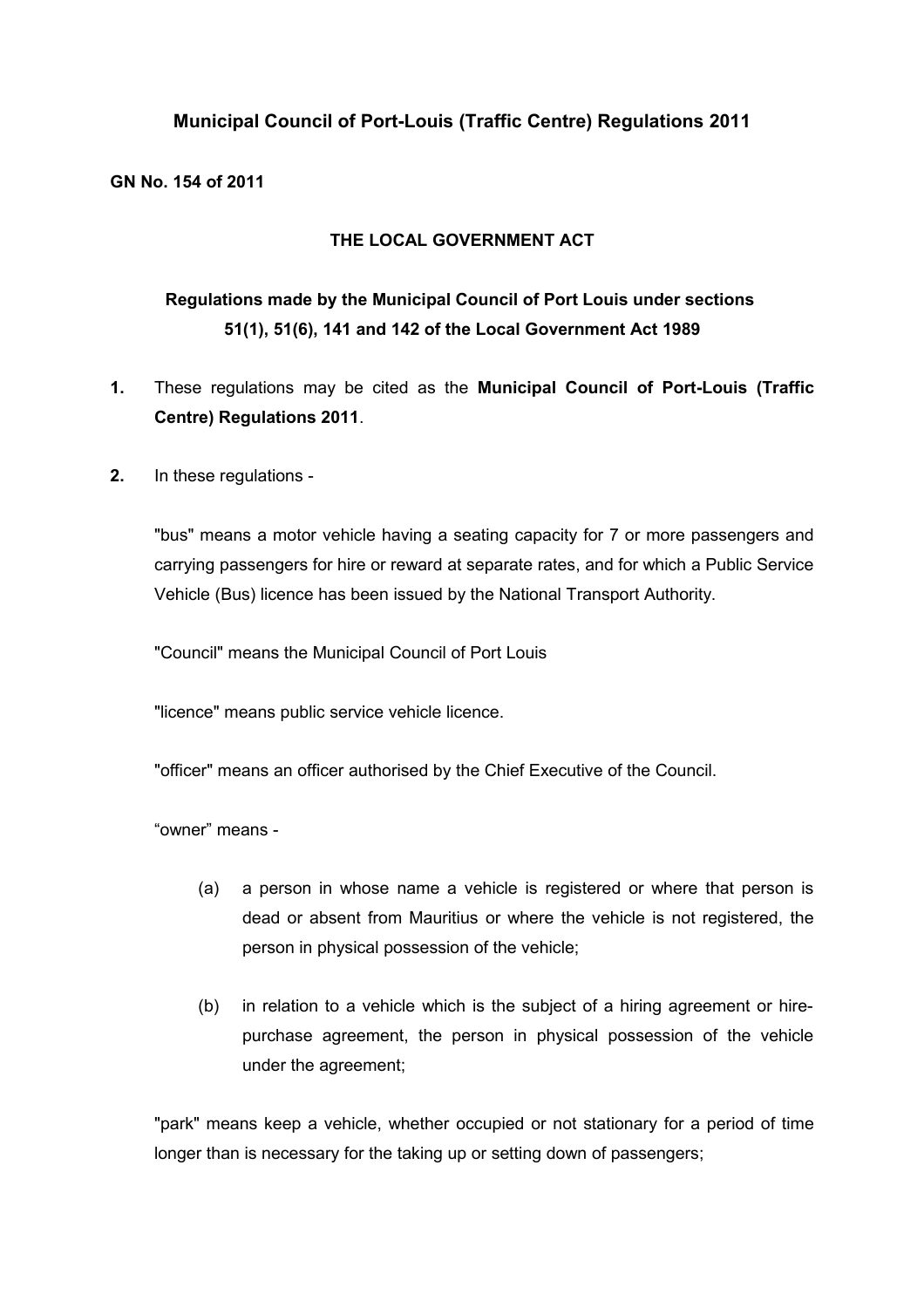"parking area" means the area designated by the Council for parking within the traffic centre;

"receipt" means the receipt of payment issued to a bus owner by the Council's cash office of the respective local authority and in which is mentioned the date of payment, the amount of the fee paid and the period for which payment has been made, the name of the bus owner and the receipt number.

"traffic centre" means a place designated by the Council and specified in Schedule I;

"traffic sign" –

- (a) means any object or device, whether fixed or portable, for conveying, warnings, information, requirements, prohibitions, of any description prescribed or authorised under these regulations to the traffic;
- (b) includes any line or mark within a traffic centre for conveying the warnings, information, requirements, prohibitions or restrictions.
- **3.** (1) Every bus owner licensed by the National Transport Authority, who uses a traffic centre, shall pay to the Council a monthly fee per bus as specified in schedule II and the fee shall be payable in advance and not later than the last working day of the preceding month.
	- (2) Any bus owner who fails to pay the fee, within the period, specified under paragraph (1) shall be liable to pay the monthly fee together with a surcharge of 50 per cent of the fee for each unpaid month to the Council.
	- (3) A receipt shall be issued in respect of every monthly payment.
	- (4) Every driver or bus owner shall affix the receipt issued under paragraph (3) in a conspicuous place on the windscreen of the bus.
	- (5) Any driver or bus owner who fails to affix the receipt as required under paragraph (4) shall be denied access to the traffic centre.
	- (6) Any bus owner who -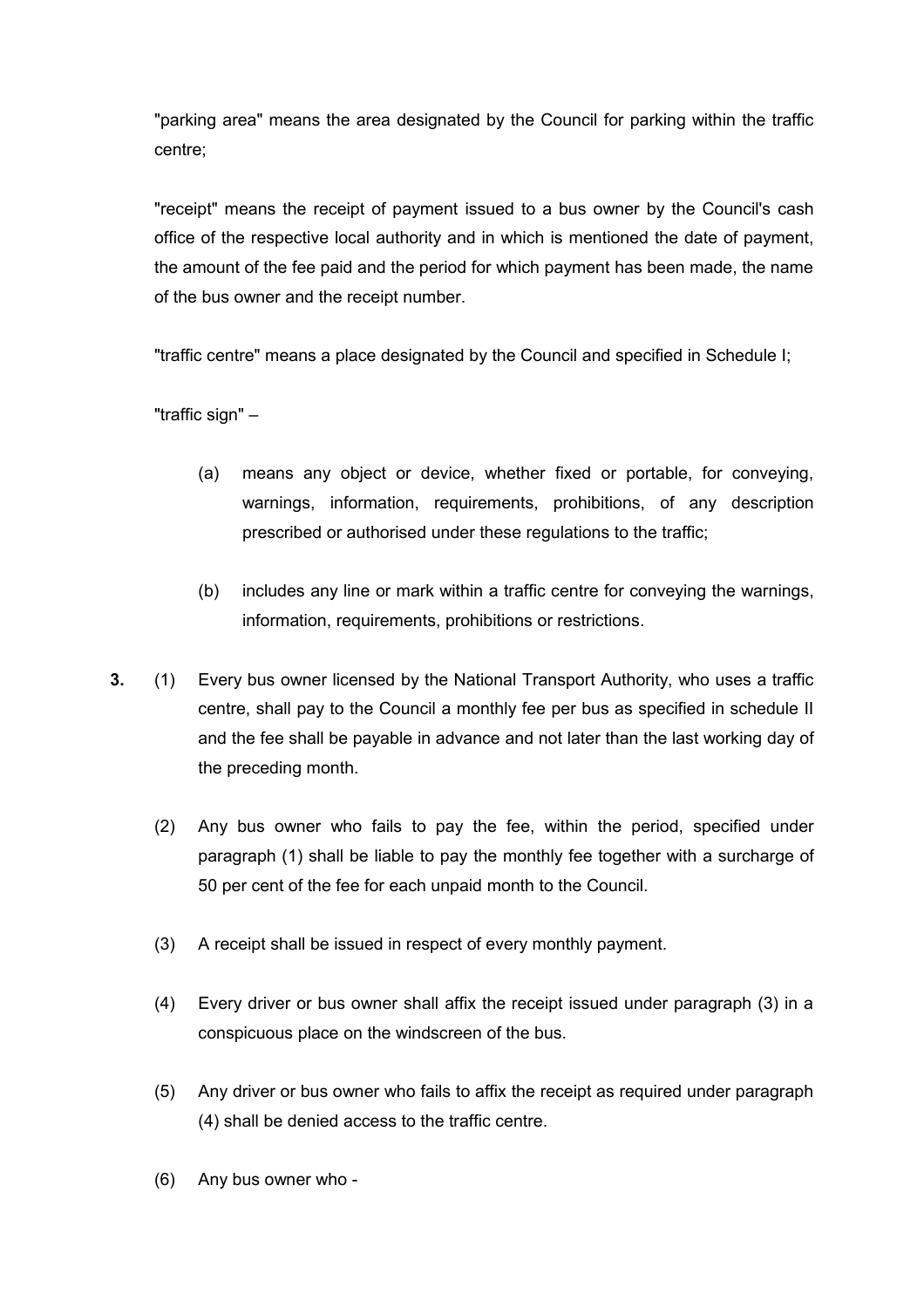- (i) stops using a traffic centre;
- (ii) changes a bus; or
- (iii) transfers his Public Service Vehicle (Bus) licence,

shall inform the Chief Executive of the Council, in writing, thereof within 15 days of the cessation, change or transfer.

- **4.** (1) The Council may by means of traffic signs within a traffic centre
	- (a) regulate traffic;
	- (b) designate parking areas;
	- (c) prohibit entry of vehicles other than buses authorised under regulation 3.
	- (2) The Council may, at any time, cause the level of emission of exhaust fumes from any bus within the traffic centre to be tested by the relevant authority.
- **5.** (1) Any person who, within a traffic centre:
	- (a) causes any major repairs to be effected to any bus;
	- (b) washes any bus;
	- (c) allows any spillage of fuel, oil or other liquid from any bus;
	- (d) horns unnecessarily;

shall commit an offence.

(2) Any person who contravenes these regulations shall commit an offence and shall, on conviction, be liable to a fine not exceeding 10,000 rupees.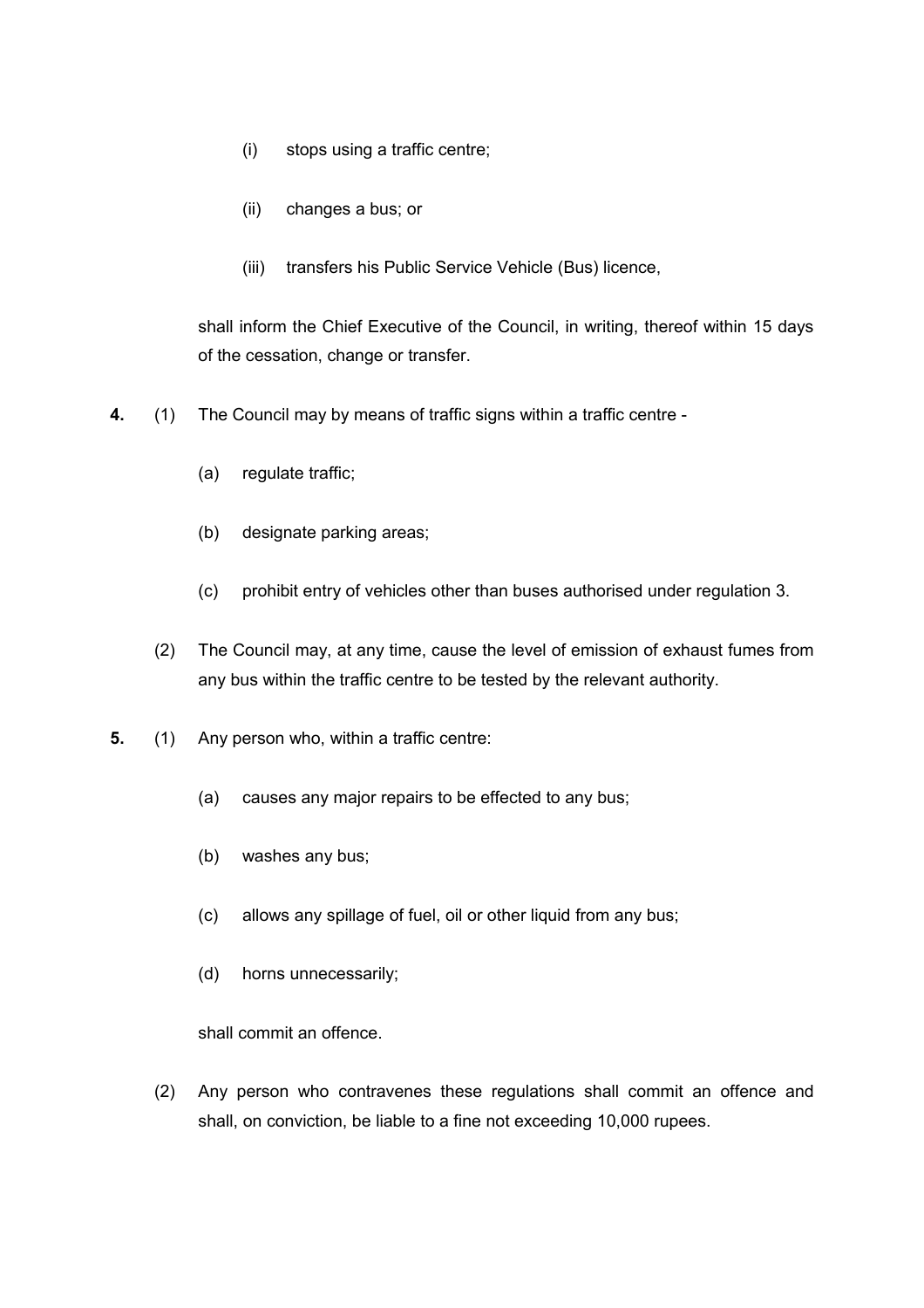- **6.** The Municipal Council of Port-Louis (Traffic Centre) Regulations 2010 GN 4 of 2011 is revoked.
- **7.** These Regulations shall come into force on 01 September 2011.

Made by the Municipal Council of Port Louis on 29 June 2011.

 $\mathcal{L}_\text{max}$  , where  $\mathcal{L}_\text{max}$